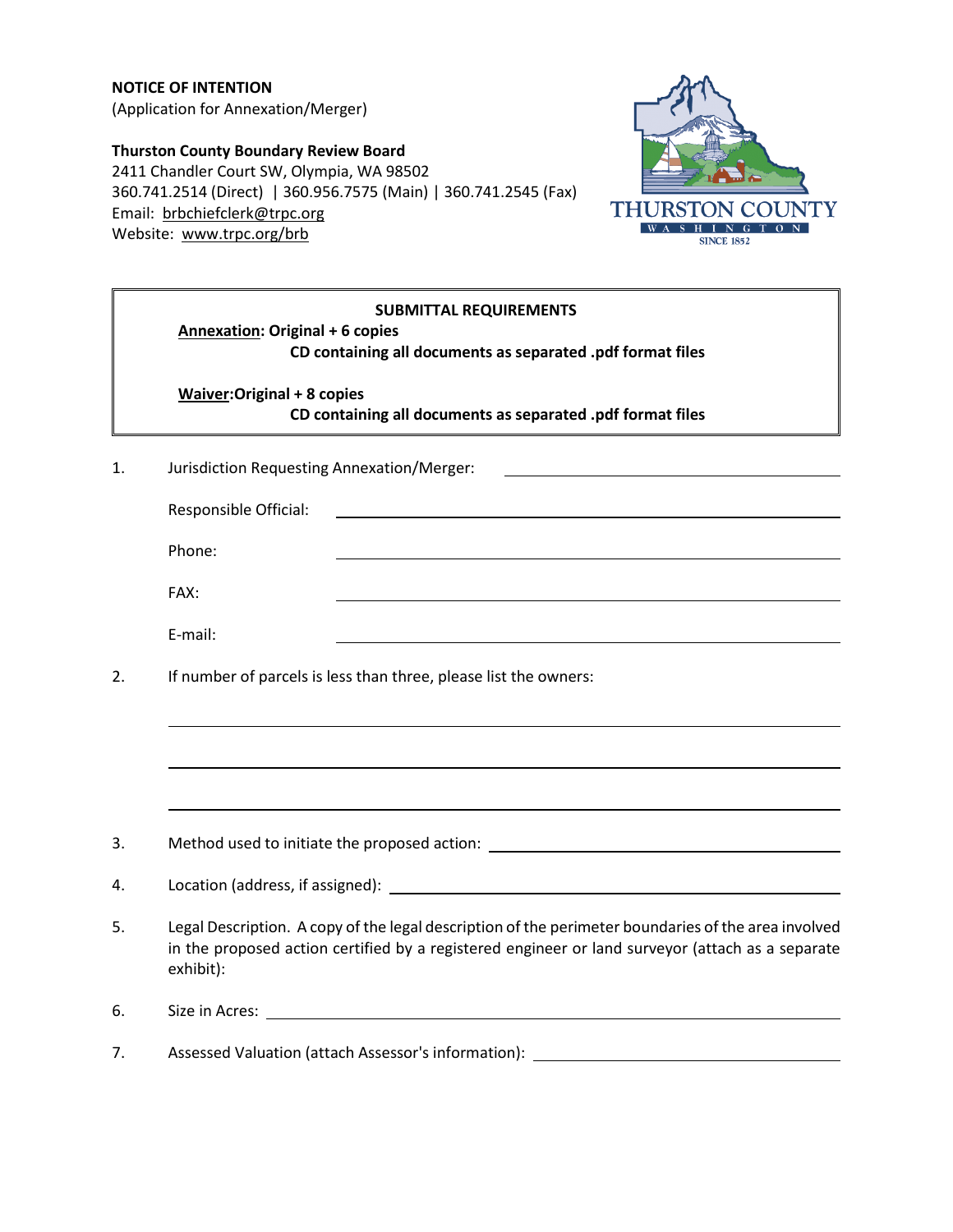|     | Please state the nature of this action and the relevant statutory citation (i.e., annexation for<br>municipal purposes pursuant to RCW 35.13.180):   |
|-----|------------------------------------------------------------------------------------------------------------------------------------------------------|
|     |                                                                                                                                                      |
|     | <b>Current Joint Plan Designation:</b>                                                                                                               |
| 10. | Is the site currently served by sewer or water?<br>__ Sewer __ Water __ Neither                                                                      |
|     | If sewer or water desired, include map showing location of nearest lines.                                                                            |
| 11. | When is extension of water and sewer service planned to the area:                                                                                    |
| 12. | Does this proposal affect any other interjurisdictional agreements?<br>$\sqrt{1 + 2}$ Yes $\sqrt{1 + 2}$ No<br>If yes, please list these agreements: |
|     |                                                                                                                                                      |
| 13. | Does this proposal conform to adopted county-wide planning policies on annexation?                                                                   |
|     |                                                                                                                                                      |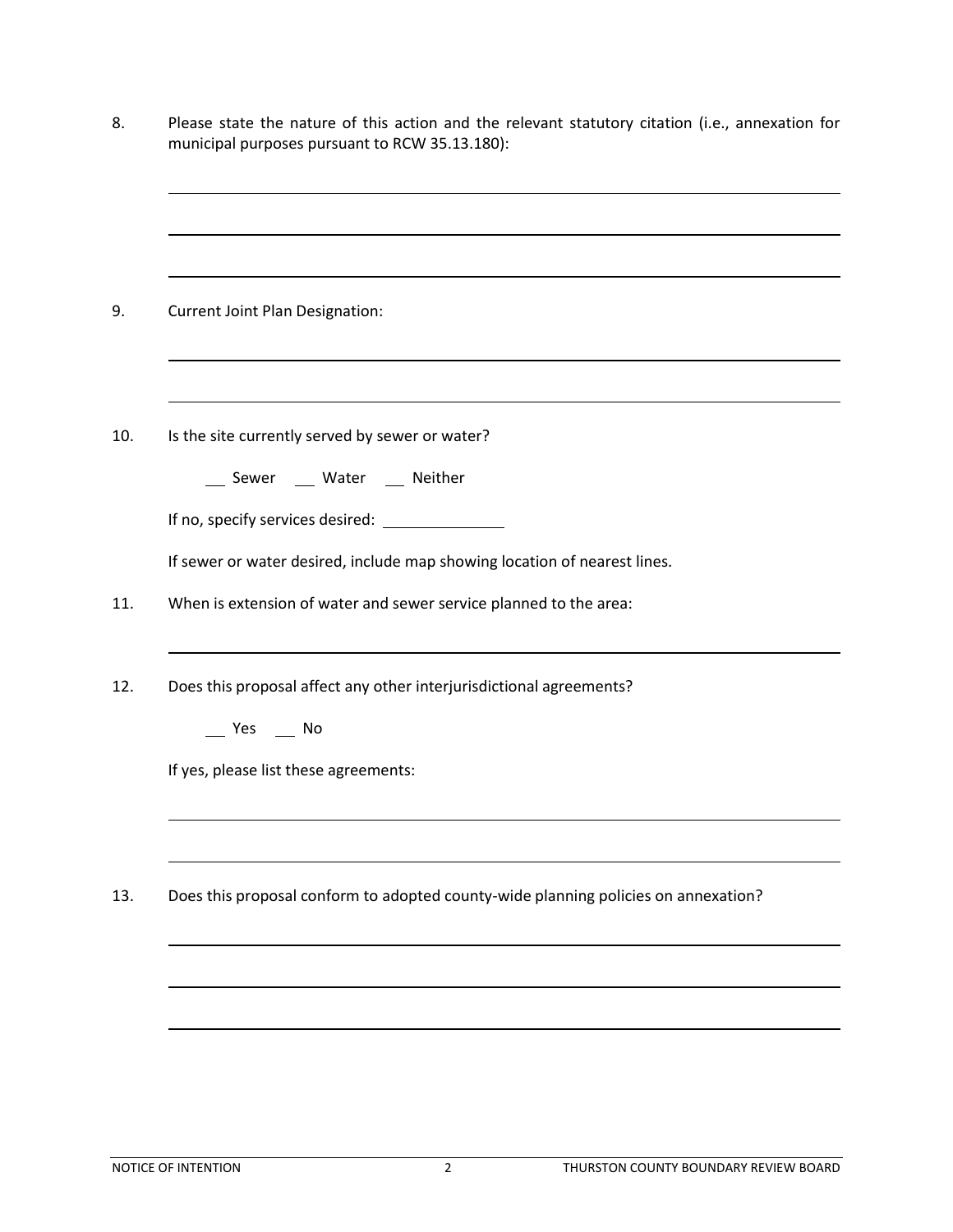14. Other specific Reason(s) for Annexation:

- 15. Explain how this proposal furthers the objectives of the Boundary Review Board (as applicable) (RCW 36.93.180) [attach additional pages if necessary] (Some of these items may not apply because of Growth Management Agreements.):
	- a. Preservation of natural neighborhoods and communities:
	- b. Use of physical boundaries, including but not limited to bodies of water, highways, and land contours:
	- c. Creation and preservation of logical service areas:
	- d. Prevention of abnormally irregular boundaries:
	- e. Discouragement of multiple incorporations of small cities and encouragement of incorporation of cities in excess of ten thousand population in heavily populated urban areas
	- f. Dissolution of inactive special purpose districts:
	- g. Adjustment of impractical boundaries:
	- h. Incorporation as cities or towns or annexation to cities or towns of unincorporated areas which are urban in character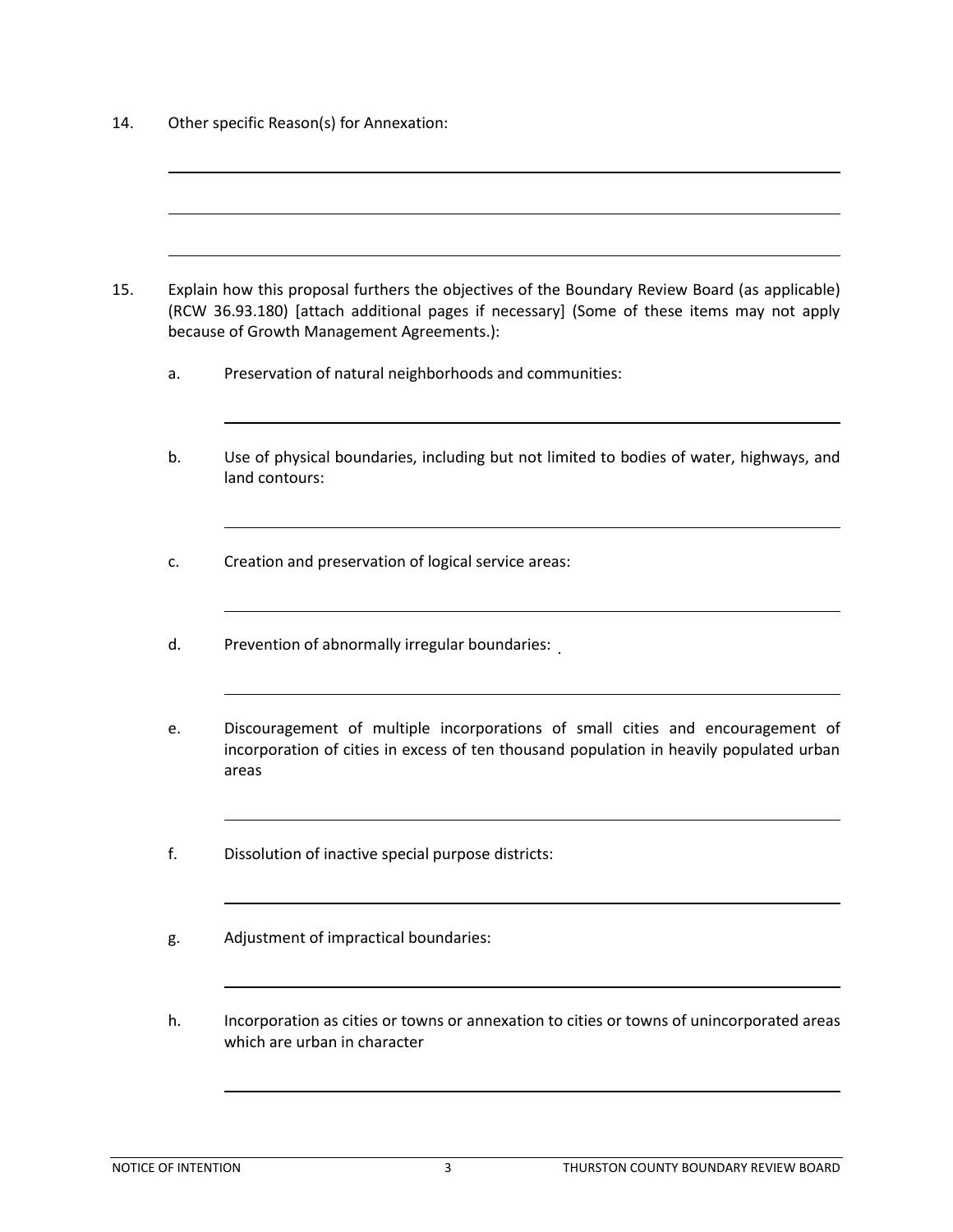i. Protection of agricultural lands:

## *NOTE:*

*The Boundary Review Board can consider the following factors (RCW 36.93.170) in deciding whether a particular decision furthers the objectives stated above:*

- *1. Population and territory*
- *2. Population density*
- *3. Land area and land use*
- *4. Comprehensive use plans and zoning*
- *5. Per capita assessed valuation*
- *6. Topography, natural boundaries and drainage basins, proximity to other populated areas*
- *7. The existence of prime agricultural soils and agricultural uses*
- *8. The likelihood of significant growth in the area and in adjacent incorporation and unincorporated areas during the next ten years*
- *9. Location and most desirable future location of community facilities*
- *10. Municipal services*
- *11. Need for municipal services*
- *12. Effect of ordinances, governmental codes, regulations and resolutions on existing uses*
- *13. Present cost and adequacy of governmental services and controls in area*
- *14. Prospects of governmental services from other sources*
- *15. Probable future needs for such services and controls*
- *16. Probable effect of proposal or alternative on cost and adequacy of services and controls in area and adjacent area*
- *17. The effect of the finances, debt structure, and contractual obligations and rights of all affected governmental units*
- *18. The effect of the proposal or alternative on adjacent areas, on mutual economic and social interests, and on the local governmental structure of the county*
- *19. Decisions of the Boundary Review Board must also be consistent with the Washington State Growth Management Act RCW 36.70A.020, 36.70A.110, and 36.70A.210.*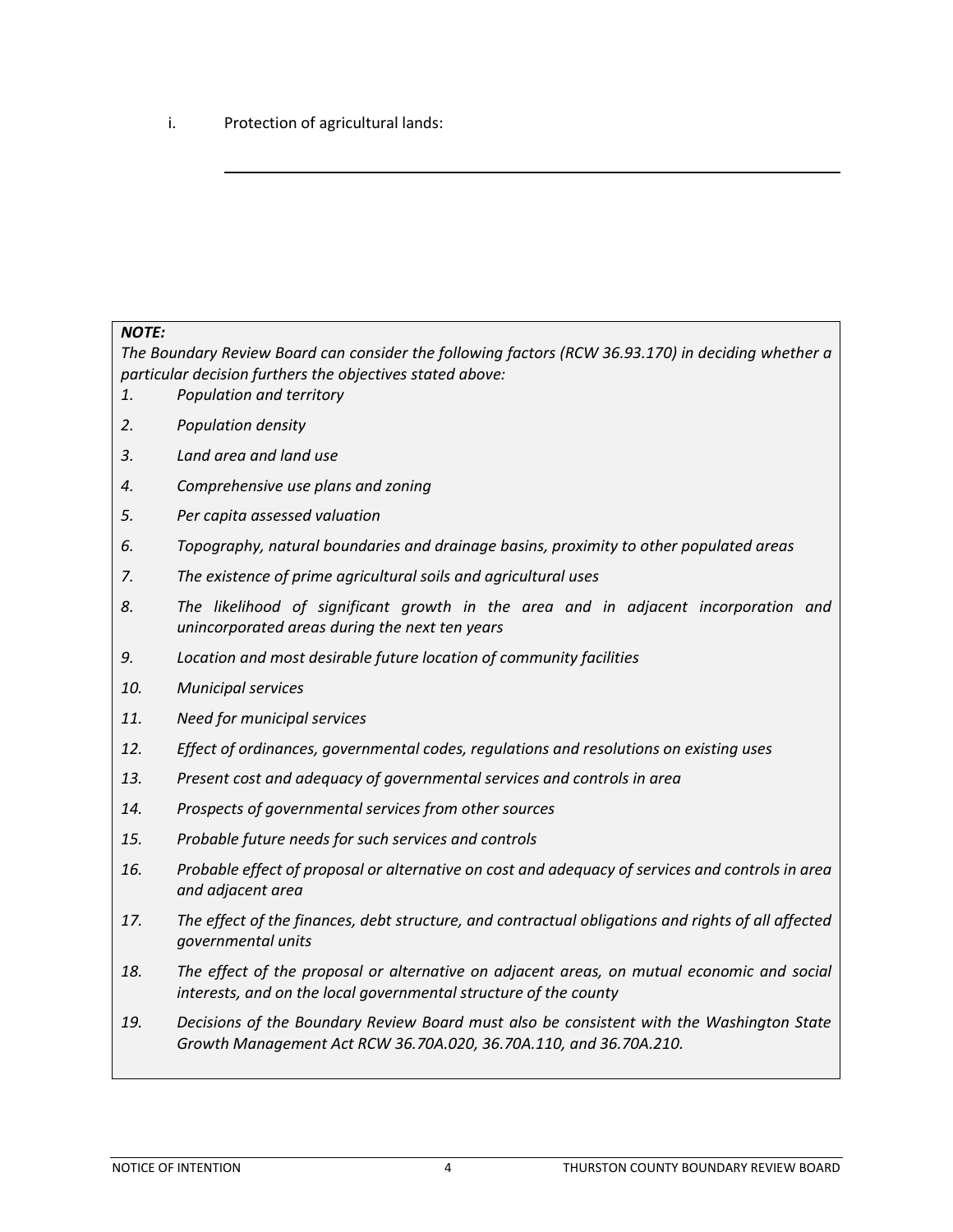## **REQUIRED ATTACHMENTS:**

## **SUBMITTAL REQUIREMENTS**

**Annexation: Original + 6 copies CD containing all documents as separated .pdf format files**

**Waiver:Original + 8 copies CD containing all documents as separated .pdf format files**

## **THURSTON COUNTY BOUNDARY REVIEW BOARD**:

- I. **Notice of Intention** (the Boundary Review Board's Notice).
- II. **Maps** *(NOTE: Must have legends/Colored maps no larger than 11 x 17 inches are encouraged in pdf format and attachments.)*

The following maps must be submitted with all notices of intention:

- A. Map of Entire City/Area. No larger than 11 x 17 inches:
	- 1. The general vicinity of the proposal.
	- 2. The area proposed for annexation, highlighted in some manner.
	- 3. The boundaries of other cities near the annexation area (highlighted if not readily discernable).
	- 4. Major streets/roads identified.
- B. Assessor's Map showing specific parcel(s) and immediate vicinity, (reduced copy is preferable). Valuable, but not required:
	- 1. Map showing parcel numbers for the proposal and immediate vicinity
	- 2. Map showing owner names for the proposal and immediate vicinity
- C. Physical Features. One or more maps showing the following (when available):
	- 1. Dominant physical features such as lakes, creeks, and ravines
	- 2. Flood plain boundaries (100-year)
	- 3. Railroad lines
	- 4. All public roads near the annexation/merger
	- 5. Commercial agriculture lands (when this information is available)
- D. Service Area and Other Boundaries. Map showing the proposed annexation and its relationship to the Urban Growth Boundary.
- E. Other Maps
	- 1. Existing joint plan zoning.
	- 2. Location of water and sewer mains within proposed annexation, if any, and those nearby (any jurisdiction).
- III. **Filing Fee.** \$50.00 check made out to "Thurston Regional Planning Council". *(Note: the fee will not be processed until the application is determined complete)*